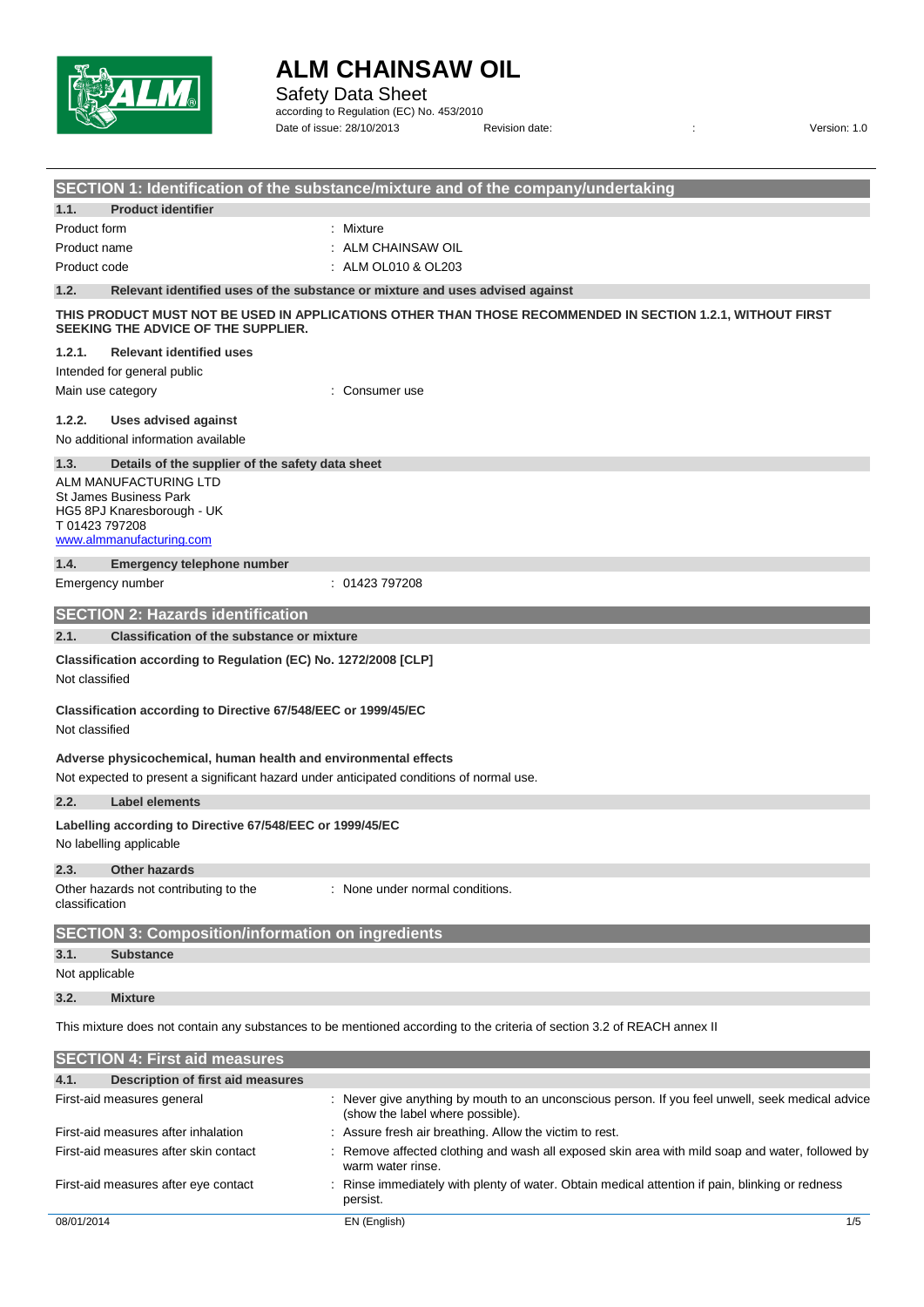#### Safety Data Sheet

according to Regulation (EC) No. 453/2010

| First-aid measures after ingestion                                   | : Rinse mouth. Do NOT induce vomiting. Obtain emergency medical attention.                                                                                                                             |
|----------------------------------------------------------------------|--------------------------------------------------------------------------------------------------------------------------------------------------------------------------------------------------------|
| 4.2.<br>Most important symptoms and effects, both acute and delayed  |                                                                                                                                                                                                        |
| Symptoms/injuries                                                    | : Not expected to present a significant hazard under anticipated conditions of normal use.                                                                                                             |
| 4.3.                                                                 | Indication of any immediate medical attention and special treatment needed                                                                                                                             |
| Treat symptomatically.                                               |                                                                                                                                                                                                        |
| <b>SECTION 5: Firefighting measures</b>                              |                                                                                                                                                                                                        |
| 5.1.<br><b>Extinguishing media</b>                                   |                                                                                                                                                                                                        |
| Suitable extinguishing media                                         | : Foam. Dry powder. Carbon dioxide. Water spray. Sand.                                                                                                                                                 |
| Unsuitable extinguishing media                                       | : Do not use a heavy water stream.                                                                                                                                                                     |
| 5.2.<br>Special hazards arising from the substance or mixture        |                                                                                                                                                                                                        |
| Reactivity                                                           | : No reactivity hazard other than the effects described in sub-sections below.                                                                                                                         |
| 5.3.<br><b>Advice for firefighters</b>                               |                                                                                                                                                                                                        |
| Firefighting instructions                                            | : Use water spray or fog for cooling exposed containers. Exercise caution when fighting any<br>chemical fire. Prevent fire-fighting water from entering environment.                                   |
| Protection during firefighting                                       | : Do not enter fire area without proper protective equipment, including respiratory protection.                                                                                                        |
|                                                                      |                                                                                                                                                                                                        |
| <b>SECTION 6: Accidental release measures</b>                        |                                                                                                                                                                                                        |
| 6.1.                                                                 | Personal precautions, protective equipment and emergency procedures                                                                                                                                    |
| 6.1.1.<br>For non-emergency personnel                                |                                                                                                                                                                                                        |
| Protective equipment<br>Emergency procedures                         | : Avoid contact with skin and eyes.<br>: Evacuate unnecessary personnel.                                                                                                                               |
|                                                                      |                                                                                                                                                                                                        |
| 6.1.2.<br>For emergency responders                                   |                                                                                                                                                                                                        |
| Protective equipment                                                 | : Equip cleanup crew with proper protection.                                                                                                                                                           |
| <b>Emergency procedures</b>                                          | : Ventilate area.                                                                                                                                                                                      |
| 6.2.<br><b>Environmental precautions</b>                             |                                                                                                                                                                                                        |
|                                                                      | Prevent entry to sewers and public waters. Notify authorities if liquid enters sewers or public waters.                                                                                                |
| 6.3.<br>Methods and material for containment and cleaning up         |                                                                                                                                                                                                        |
| Methods for cleaning up                                              | : Soak up spills with inert solids, such as clay or diatomaceous earth as soon as possible. Collect<br>spillage. Store aways from other materials.                                                     |
| 6.4.<br>Reference to other sections                                  |                                                                                                                                                                                                        |
| See also sections 8 and 13.                                          |                                                                                                                                                                                                        |
| <b>SECTION 7: Handling and storage</b>                               |                                                                                                                                                                                                        |
| <b>Precautions for safe handling</b><br>7.1.                         |                                                                                                                                                                                                        |
| Precautions for safe handling                                        | : Wash hands and other exposed areas with mild soap and water before eating, drinking or<br>smoking and when leaving work. Provide good ventilation in process area to prevent formation of<br>vapour. |
| 7.2.<br>Conditions for safe storage, including any incompatibilities |                                                                                                                                                                                                        |
| Storage conditions                                                   | : Keep container closed when not in use. Store in original container. Protect from moisture. Keep<br>cool.                                                                                             |
| Incompatible products                                                | Oxidizing agent. Strong acids. Strong bases.                                                                                                                                                           |
| Incompatible materials                                               | : Sources of ignition. Direct sunlight.                                                                                                                                                                |
| Storage temperature                                                  | : $0 - 40$ °C                                                                                                                                                                                          |
| 7.3.<br>Specific end use(s)                                          |                                                                                                                                                                                                        |
| Lubricant oil.                                                       |                                                                                                                                                                                                        |
| <b>SECTION 8: Exposure controls/personal protection</b>              |                                                                                                                                                                                                        |
| 8.1.<br><b>Control parameters</b>                                    |                                                                                                                                                                                                        |
| <b>ALM CHAINSAW OIL</b>                                              |                                                                                                                                                                                                        |
| ACGIH TWA (mg/m <sup>3</sup> )                                       | 5 mg/m <sup>3</sup> Refined mineral oil, mist                                                                                                                                                          |
| 8.2.<br><b>Exposure controls</b>                                     |                                                                                                                                                                                                        |
| Appropriate engineering controls                                     | : Ensure exposure is below occupational exposure limits (where available).                                                                                                                             |
| Personal protective equipment                                        | : Avoid all unnecessary exposure.                                                                                                                                                                      |
| Hand protection                                                      | : In case of repeated or prolonged contact wear gloves. Standard EN 374 - Protective gloves<br>against chemicals. Wear protective gloves.                                                              |
| Eye protection                                                       | If there is a risk of liquid being splashed : Standard EN 166 - Personal eye-protection. Chemical<br>goggles or safety glasses.                                                                        |
| 08/01/2014                                                           | EN (English)<br>2/5                                                                                                                                                                                    |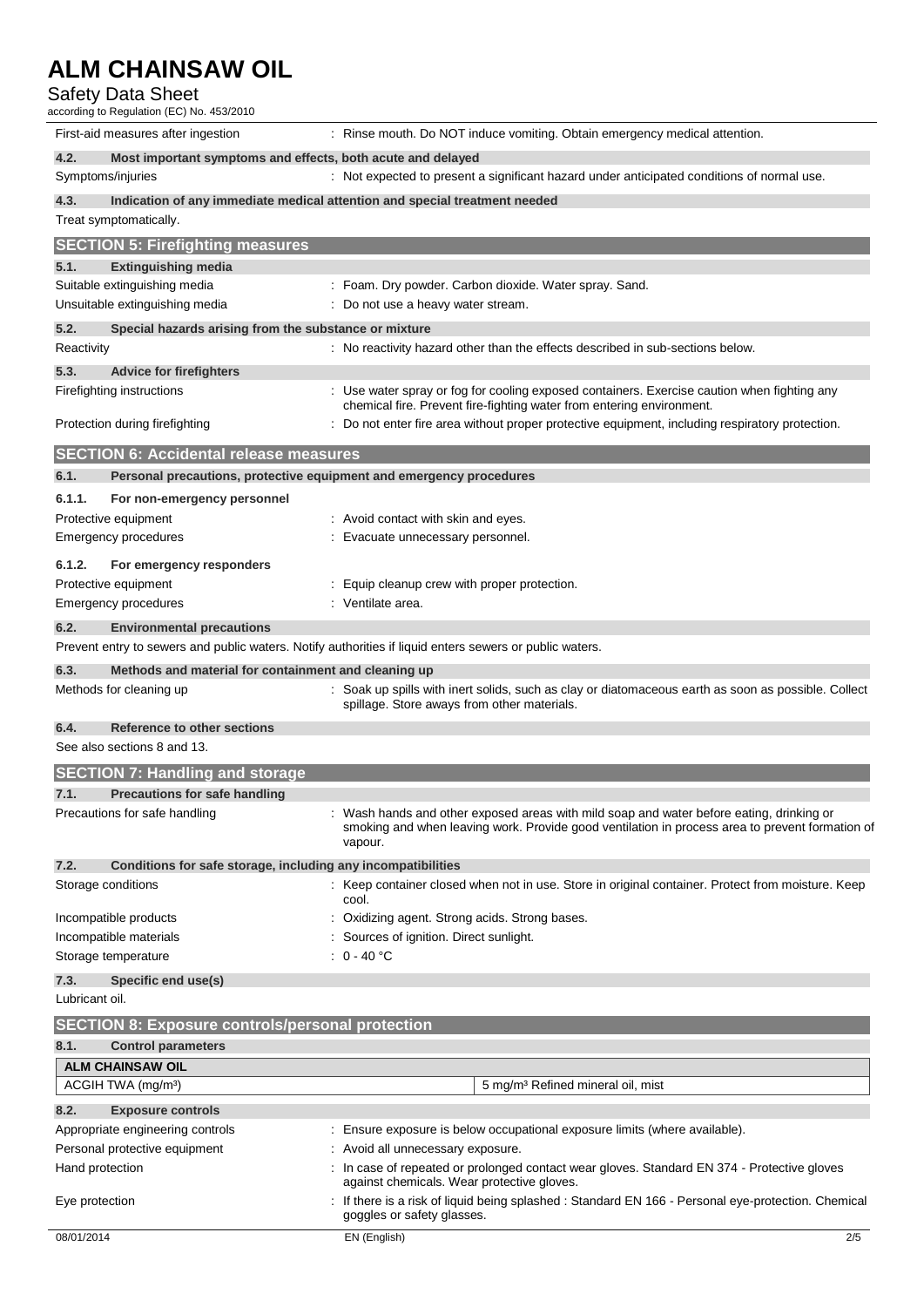### Safety Data Sheet

according to Regulation (EC) No. 453/2010

| Skin and body protection        | : Wear suitable protective clothing.                                                               |
|---------------------------------|----------------------------------------------------------------------------------------------------|
| Respiratory protection          | : In case of insufficient ventilation, wear suitable respiratory equipment. Wear appropriate mask. |
| Thermal hazard protection       | : Not specifically applicable.                                                                     |
| Environmental exposure controls | $\therefore$ SECTION 6.                                                                            |
| Other information               | : Do not eat, drink or smoke during use.                                                           |

#### **SECTION 9: Physical and chemical properties**

| Information on basic physical and chemical properties<br>9.1. |                                                        |
|---------------------------------------------------------------|--------------------------------------------------------|
| Physical state                                                | Liquid                                                 |
| Appearance                                                    | Mobile liquid.                                         |
| Colour                                                        | : amber.                                               |
| Odour                                                         | characteristic.                                        |
| Odour threshold                                               | No data available                                      |
| рH                                                            | Not classified                                         |
| Relative evaporation rate (butylacetate=1)                    | No data available                                      |
| Melting point                                                 | No data available                                      |
| Freezing point                                                | No data available                                      |
| Boiling point                                                 | > 280 °C IBP                                           |
| Flash point                                                   | > 210 °C PMCC                                          |
| Self ignition temperature                                     | >320 °C                                                |
| Decomposition temperature                                     | No data available                                      |
| Flammability (solid, gas)                                     | Non flammable                                          |
| Vapour pressure                                               | $< 0.5$ kPa @ 20°C                                     |
| Relative vapour density at 20 °C                              | No data available                                      |
| Relative density                                              | 0.893 kg/l @ 15°C                                      |
| Solubility                                                    | Insoluble in water. Soluble in aliphatic hydrocarbons. |
| Log Pow                                                       | No data available                                      |
| Log Kow                                                       | No data available                                      |
| Viscosity, kinematic                                          | 150 cSt @40°C                                          |
| Viscosity, dynamic                                            | No data available                                      |
| <b>Explosive properties</b>                                   | Not classified.                                        |
| Oxidising properties                                          | Not classified.                                        |
| <b>Explosive limits</b>                                       | No data available                                      |
| <b>Other information</b><br>9.2.                              |                                                        |
| VOC content                                                   | $: 0\%$                                                |

| <b>VOC content</b>                                   | $\cdot$ 0 %                                                                                          |  |
|------------------------------------------------------|------------------------------------------------------------------------------------------------------|--|
|                                                      | <b>SECTION 10: Stability and reactivity</b>                                                          |  |
| 10.1.                                                | <b>Reactivity</b>                                                                                    |  |
|                                                      | No reactivity hazard other than the effects described in sub-sections below.                         |  |
| 10.2.                                                | <b>Chemical stability</b>                                                                            |  |
|                                                      | Stable under recommended handling and storage conditions (see section 7).                            |  |
| 10.3.                                                | Possibility of hazardous reactions                                                                   |  |
|                                                      | May react violently with oxidants.                                                                   |  |
| 10.4.                                                | <b>Conditions to avoid</b>                                                                           |  |
| Direct sunlight. Extremely high or low temperatures. |                                                                                                      |  |
| 10.5.                                                | Incompatible materials                                                                               |  |
|                                                      | Oxidizing agent. Strong acids. Strong bases.                                                         |  |
| 10.6.                                                | <b>Hazardous decomposition products</b>                                                              |  |
|                                                      | Under normal conditions of storage and use, hazardous decomposition products should not be produced. |  |
|                                                      | <b>SECTION 11: Toxicological information</b>                                                         |  |
| 11.1.                                                | Information on toxicological effects                                                                 |  |
| Acute toxicity                                       | : Not classified                                                                                     |  |
| Irritation                                           | : Not classified                                                                                     |  |
|                                                      | pH: Not classified                                                                                   |  |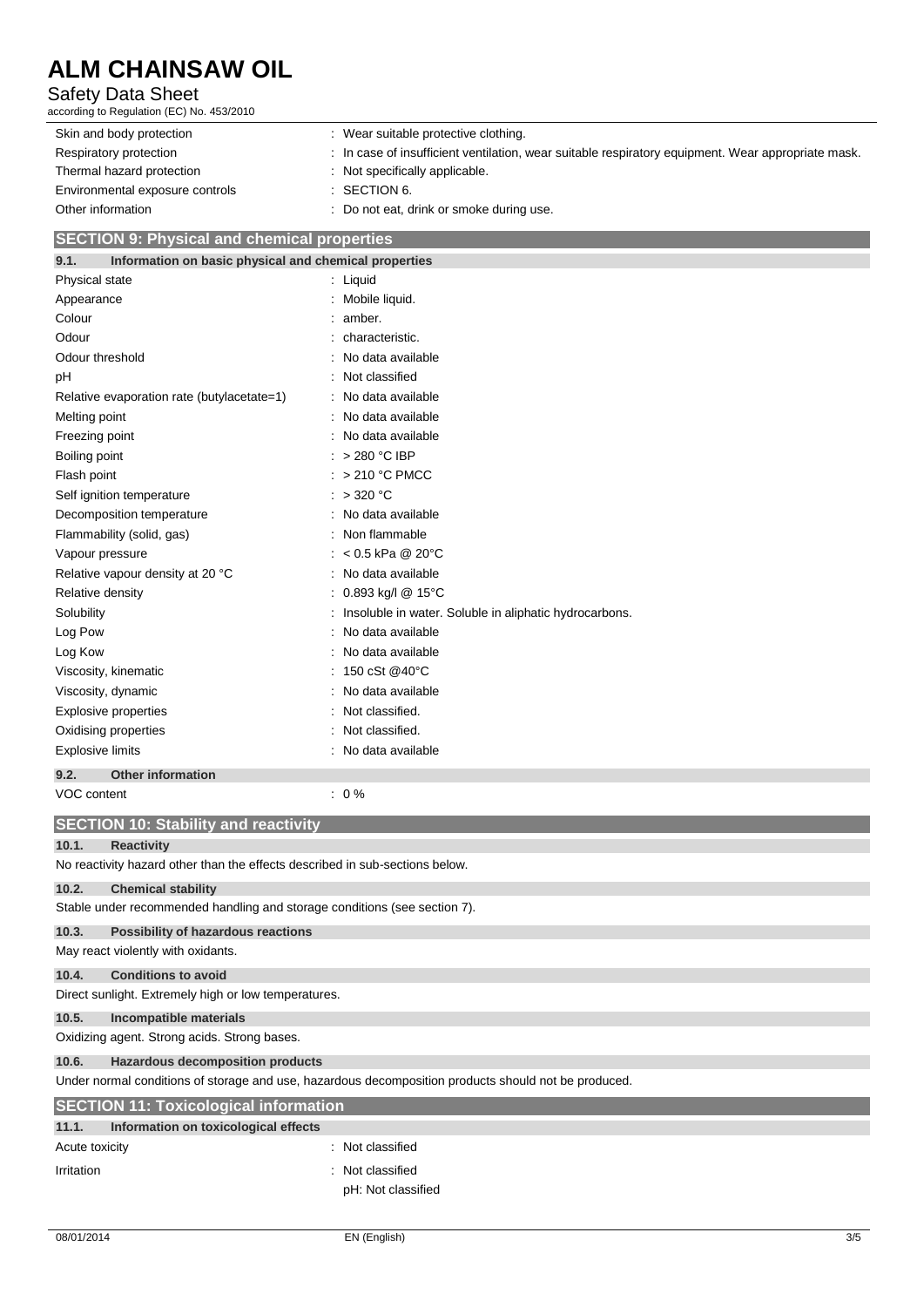#### Safety Data Sheet

according to Regulation (EC) No. 453/2010

| Corrosivity                                            | : Not classified                                                  |
|--------------------------------------------------------|-------------------------------------------------------------------|
|                                                        | pH: Not classified                                                |
| Sensitisation                                          | : Not classified                                                  |
| Repeated dose toxicity                                 | : Not classified                                                  |
| Carcinogenicity                                        | : Not classified                                                  |
| Mutagenicity                                           | : Not classified                                                  |
| Toxicity for reproduction                              | : Not classified                                                  |
| Potential Adverse human health effects and<br>symptoms | Based on available data, the classification criteria are not met. |

### **SECTION 12: Ecological information**

#### **12.1. Toxicity**

Ecology - general intertable to the product is not considered harmful to aquatic organisms nor to cause long-term adverse effects in the environment.

| 12.2.                                               | <b>Persistence and degradability</b>                                     |  |  |  |
|-----------------------------------------------------|--------------------------------------------------------------------------|--|--|--|
| <b>ALM CHAINSAW OIL</b>                             |                                                                          |  |  |  |
| Persistence and degradability                       | Not readily biodegradable.                                               |  |  |  |
| <b>Bioaccumulative potential</b><br>12.3.           |                                                                          |  |  |  |
| <b>ALM CHAINSAW OIL</b>                             |                                                                          |  |  |  |
| Bioaccumulative potential                           | Low bioaccumulation potential.                                           |  |  |  |
| 12.4.<br><b>Mobility in soil</b>                    |                                                                          |  |  |  |
| No additional information available                 |                                                                          |  |  |  |
| 12.5.<br><b>Results of PBT and vPvB assessment</b>  |                                                                          |  |  |  |
| <b>ALM CHAINSAW OIL</b>                             |                                                                          |  |  |  |
| Results of PBT assessment                           | Not classified as PBT or vPvB.                                           |  |  |  |
| Other adverse effects<br>12.6.                      |                                                                          |  |  |  |
| Other information                                   | : Avoid release to the environment.                                      |  |  |  |
| <b>SECTION 13: Disposal considerations</b>          |                                                                          |  |  |  |
| 13.1.<br><b>Waste treatment methods</b>             |                                                                          |  |  |  |
| Waste disposal recommendations                      | Dispose in a safe manner in accordance with local/national regulations.  |  |  |  |
| Ecology - waste materials                           | Avoid release to the environment.                                        |  |  |  |
| <b>SECTION 14: Transport information</b>            |                                                                          |  |  |  |
| In accordance with ADR / RID / IMDG / IATA / ADN    |                                                                          |  |  |  |
| 14.1.<br><b>UN number</b>                           |                                                                          |  |  |  |
| No dangerous good in sense of transport regulations |                                                                          |  |  |  |
| UN proper shipping name<br>14.2.                    |                                                                          |  |  |  |
| Not applicable                                      |                                                                          |  |  |  |
| 14.3.<br><b>Transport hazard class(es)</b>          |                                                                          |  |  |  |
| Not applicable                                      |                                                                          |  |  |  |
| 14.4.<br><b>Packing group</b>                       |                                                                          |  |  |  |
| Not applicable                                      |                                                                          |  |  |  |
| 14.5.<br><b>Environmental hazards</b>               |                                                                          |  |  |  |
| Other information                                   | : No supplementary information available.                                |  |  |  |
| 14.6.<br>Special precautions for user               |                                                                          |  |  |  |
| 14.6.1.<br><b>Overland transport</b>                |                                                                          |  |  |  |
| No additional information available                 |                                                                          |  |  |  |
| <b>Transport by sea</b><br>14.6.2.                  |                                                                          |  |  |  |
| No additional information available                 |                                                                          |  |  |  |
| 14.6.3.<br>Air transport                            |                                                                          |  |  |  |
| No additional information available                 |                                                                          |  |  |  |
| 14.7.                                               | Transport in bulk according to Annex II of MARPOL 73/78 and the IBC Code |  |  |  |
| Not applicable                                      |                                                                          |  |  |  |